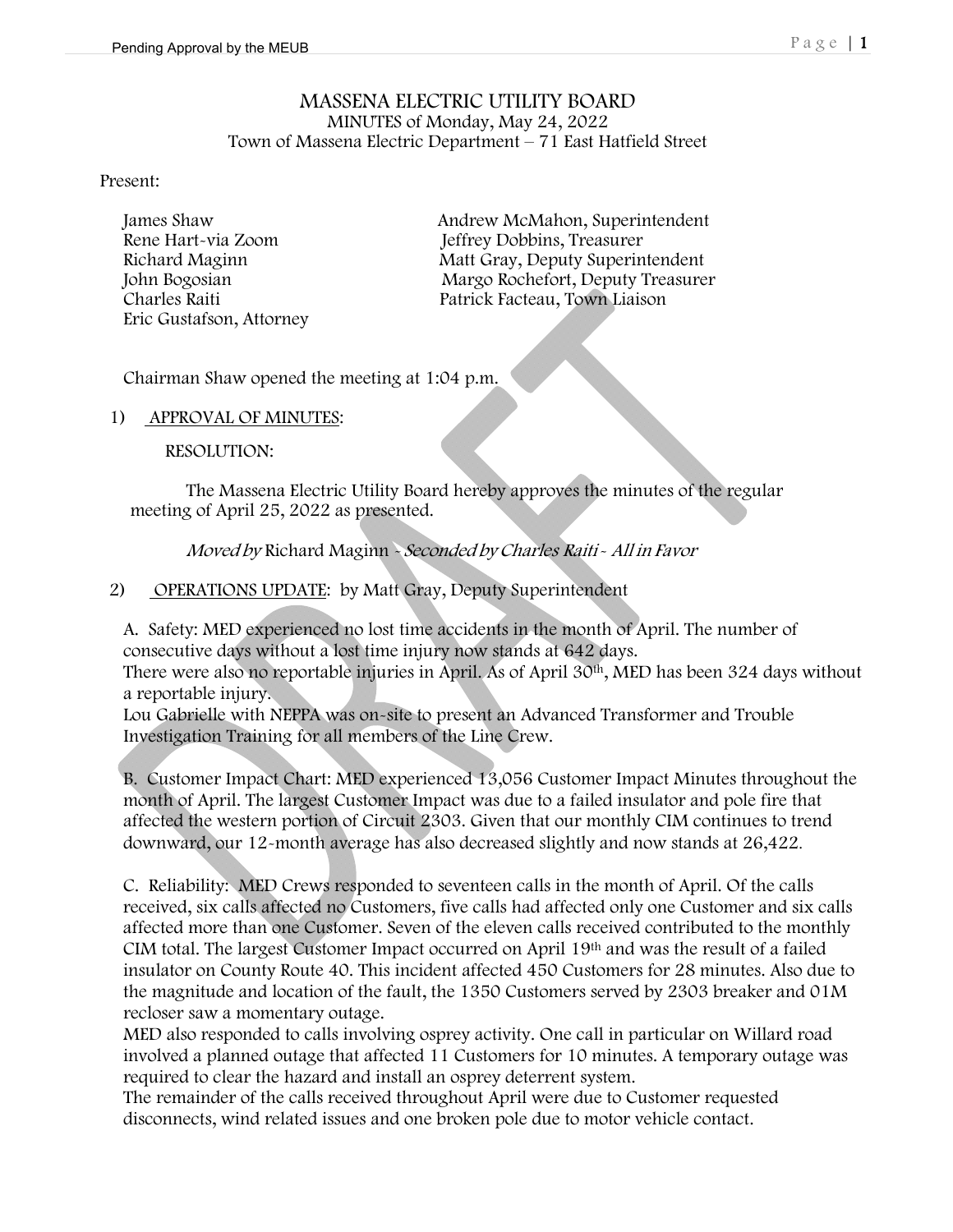D. Work Schedule: Crews have completed the North Raquette rebuild in the vicinity of the Massena Airport and have now moved on to the intersection of N Raquette and State Highway 37c. Both jobs entailed multiple road crossings that have been upgraded to improve vertical clearances over the roadway.

The service upgrade at Jefferson School is now complete, as we received the shipment of padmount transformers that were required for the job. The upgrade involved moving the transformers from the school basement to a padmount location, which should streamline MED maintenance efforts in the future.

 Crews have also completed the pole replacement project on Belmont St as well as various other poles in the village that had been earmarked for replacement.

# 3) FINANCIAL REPORTS: by Jeffrey Dobbins, Treasurer

A. Write-Offs:

RESOLUTION:

The Massena Electric Utility Board hereby authorizes the write-off of bad debt totaling \$8,226.59 as audited by Mr. John Bogosian.

# Moved by John Bogosian - Seconded by Richard Maginn - All in Favor

B. Power Comparison Graph: Power cost for April totaled \$440,600. Supplemental Power costs were \$117,635, 4,890 MWh of incremental energy purchased. Zone D Average Energy rate was \$24.00/MWh. Higher than April 2021, abnormally low at 6.70/MWh. CES Charge over \$78,700. Impact to customers-small PPAC credit projected for June. Peak Demand was 32,200 kW, similar to previous years. Peak set April 1st at 8:00pm. MWh purchased, over 18,390, slightly higher than 5-yr max, cooler temperatures throughout the month.

C. Cash Flow: The Operating Fund increased by \$532,857 during April. The Operating Fund at month end was over \$5.176 MM. April receipts were 1,796.600, \$378,690 more than budgeted. Increased sales related to cold weather and payments from LI-HEAP and other assistance programs. April expenditures totaled over \$1.26 MM, \$187,000 more than budgeted.

D. Approval of Bills:

### RESOLUTION:

 The Massena Electric Utility Board hereby approves the bills as audited by Mr. Rene Hart totaling \$786,068.32.

Moved by John Bogosian – Seconded by Charles Raiti *-* All in Favor

### 4) COMMITTEE REPORTS: by Andrew McMahon, Superintendent

A. Personnel:

1. Staff Update: No notable changes to the staff.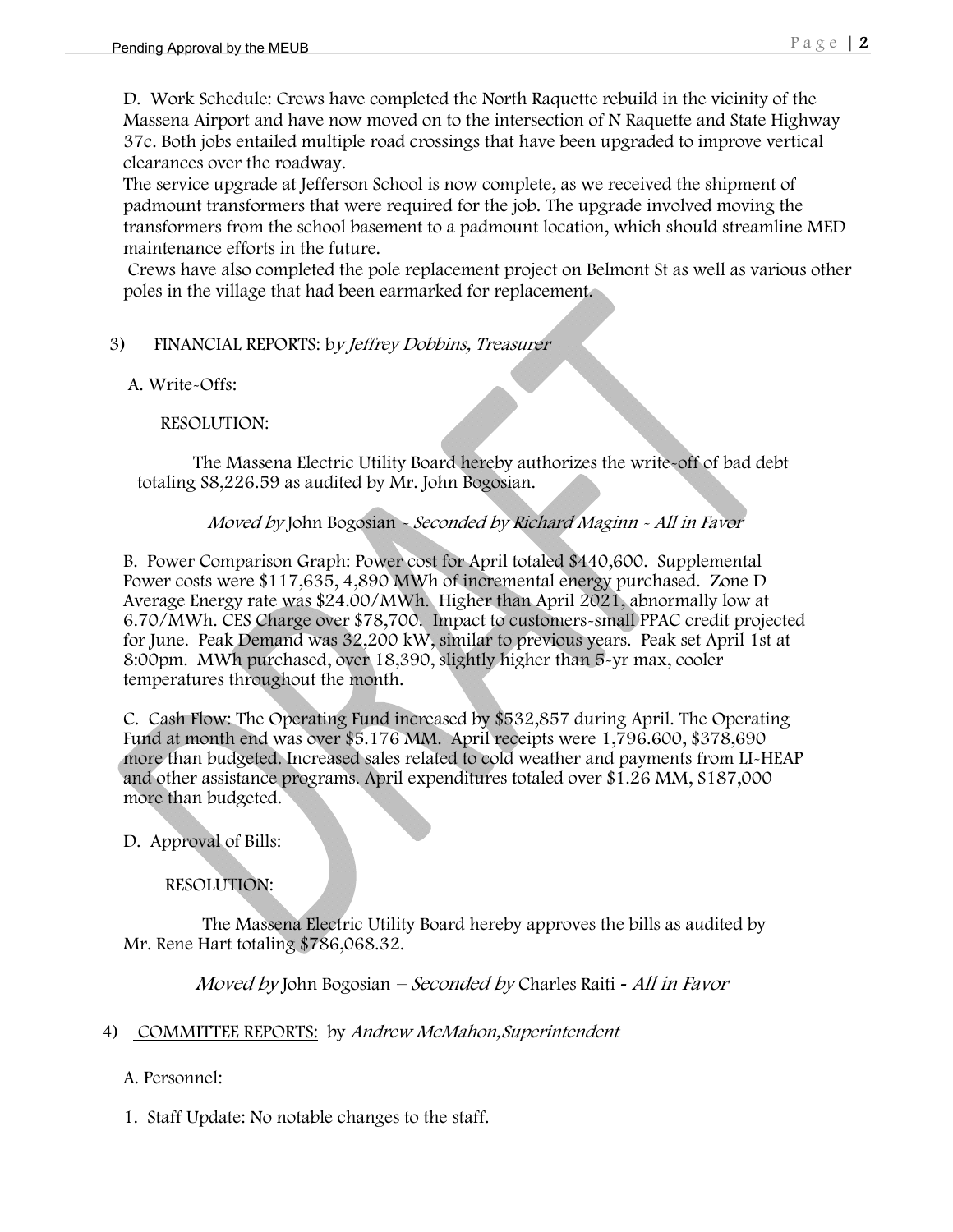2. Summer Intern: Our intern will begin immediately after Memorial Day.

3. Security Update: Superintendent McMahon noted that he and Treasurer Dobbins met with 2 members of the Massena Police department and in the coming weeks they will be coming in to do a desktop drill with staff.

B. Finance & Economic Development:

 1. Payment and Delinquency: Treasurer Dobbins reported that staff continues to work with customers to get caught up on the past due amounts owed and that the Department is also actively attempting to collect from these customers, including performing shut-offs for nonpayment. Some customers have been unmotivated to apply for LI-HEAP prior to service being terminated and now that LI-HEAP was extended until the end of August, these customers are still able to get assistance and the Department is able to recover some the past due amounts owed.

 Mr. Bogosian asked if other agreements were in place to allow customers to pay their past due amount. Treasurer Dobbins noted that if a customer is not eligible for assistance through any of the programs offered or will not apply, customers may enter into a Deferred Payment Agreement (DPA). Since the Department started performing shut-offs, Treasurer Dobbins reported that several customers have entered into DPAs. The majority of these agreements require the customer to go on budget since many of the customers entering into the DPAs heat with electric. The budget payment remains fixed for the customer and during the summer and shoulder months more of the payment is applied to the arrears on the account.

 2. Energy Efficiency Programs: Treasurer Dobbins informed the board that a customer who previously received an audit submitted the paper to work to apply for a credit under the commercial program. The customer had installed new lighting in parts of their facility. Treasurer Dobbins noted that the customer was also a neighboring municipality and requested a check instead of a credit to the bill. The terms and conditions were amended a few years back to allow for this.

### RESOLUTION:

 The Massena Electric Utility Board hereby approves a commercial energy efficiency reimbursement of \$1,065.00.

# Moved by Rene Hart - Seconded by John Bogosian - All in Favor

3. Communication: Mr. McMahon reported that he will be on WMSA on Thursday morning. He also noted that he appeared at a town board meeting to speak on high bill complaints. He explained to the Town Board the very high usage in January and the high cost of energy we were buying at that time. He apologized to the board for the number of calls they had had to endure and encouraged them to direct the calls to MED as our front office staff is used to handling these issues and explaining how we got here.

C. Engineering & Energy:

1. Cybersecurity: Mr. McMahon and Mr. Dobbins discussed a recent table top event hosted by NYPA with a few of the municipals. Mr. Dobbins noted that a representative from Adirondack techs sat in on the meeting as well. Mr. McMahon thought it was constructive to have this contractor participate as they note have a better feel for the nuances of our operation.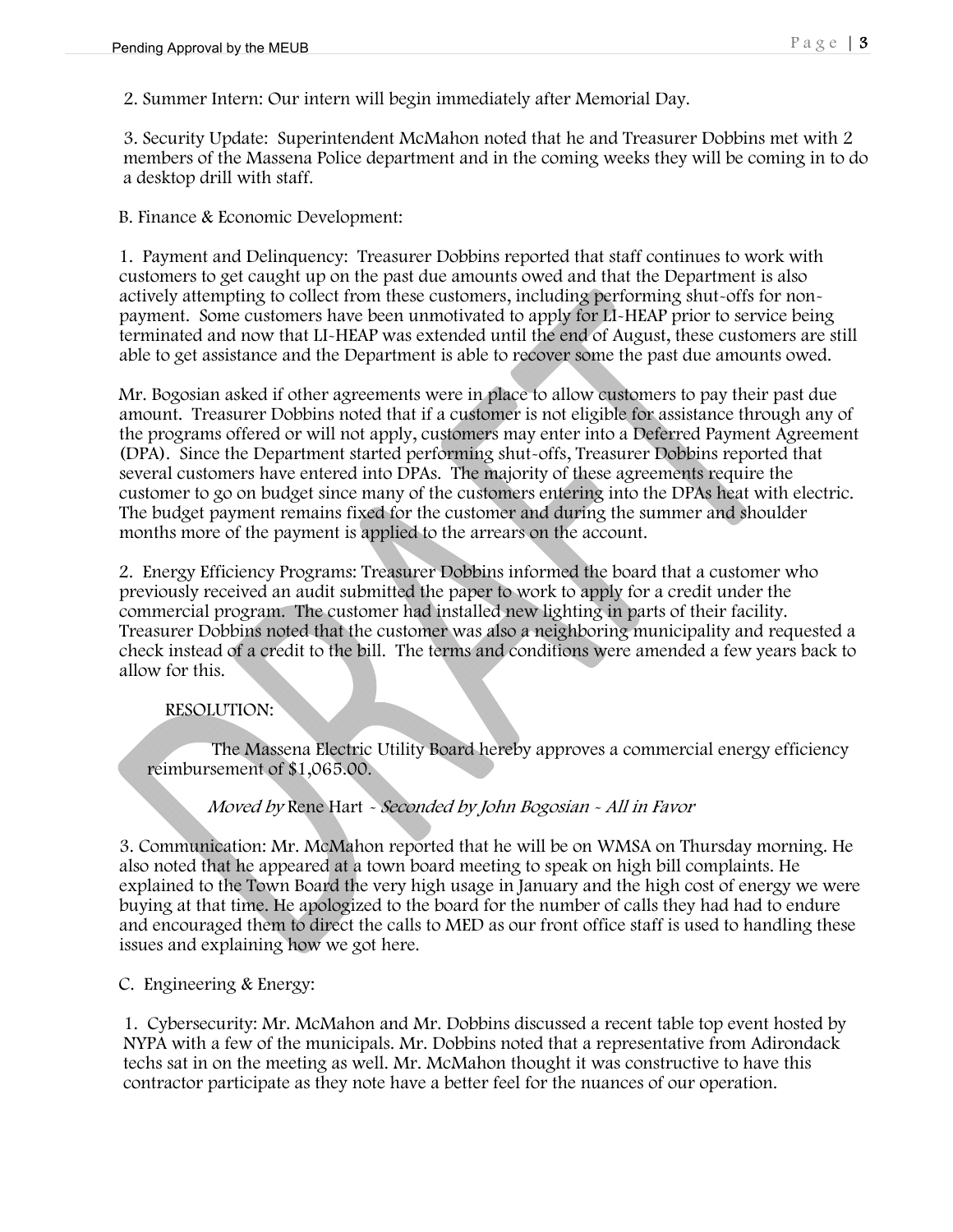2. Forward Energy Procurement: Mr. McMahon and attorney Gustafson both indicated that the agreement with NextEra was progressing slower than desired. Mr. McMahon also noted he continues to press NYPA for assistance with the forward energy procurement.

3. Smart Water Heaters: Mr. McMahon explained that all 10 units have been installed but some of the units are having communications problems.

4 Arbor Issues: Mr. McMahon advised the board that Alcoa came through with a \$10k grant. He also reported that he had been to all of the elementary schools to celebrate Arbor Day. He also noted that we are having trouble getting seedlings for the student and mulch (historically donated by Pat Curran) is already hard to find. Due to the difficulty in finding mulch, we will delay the normal sprucing up of the schools until late summer.

5. Potential Projects. Mr. McMahon is working on 3 projects for the NYSERDA RFP 4942. The projects are a system evaluation that takes into account more severe weather and a more electrified customer base. Then there are separate projects to evaluate the installation of smart water heaters similar to those installed in the NYPA program as well as a WiFi switched alternative. The third program is to evaluate installation of various heat pump designs. Mr. McMahon explained the NYSERDA process as he understands it. He suggested that as part of our initial proposal we offer to pay 20% of the cost on any grant we receive.

### RESOLUTION:

 The Massena Electric Utility Board hereby authorizes Mr. McMahon to offer an 80/20 split on any proposal accepted by NYSERDA.

Moved by John Bogosian - Seconded by Charles Raiti - All in Favor

Mr. McMahon also updated the board on supply chain issues. While some equipment and materials have not been impacted staff is keeping an eye on certain key equipment, including Transformers. Both the cost and lead time on some models is 4x what it was pre-pandemic.

Finally, Mr. McMahon and the engineering committee recommended that Mr. McMahon sign the TCC documents with NYISO but not ask for any contacts. In doing this MED will not have any contacts next year  $(11/1/22)$  through  $10/31/23$ , however it leaves the door open to purchasing some in future years. Mr. McMahon pointed out that congestion patterns in the North Country may change in future years once NYPA's Smart Path high voltage transmission system work is completed.

### RESOLUTION:

 The Massena Electric Utility Board hereby authorizes Mr. McMahon to sign the TCC documents with NYISO, without asking for any contacts.

Moved by Richard Maginn - Seconded by James Shaw - All in Favor